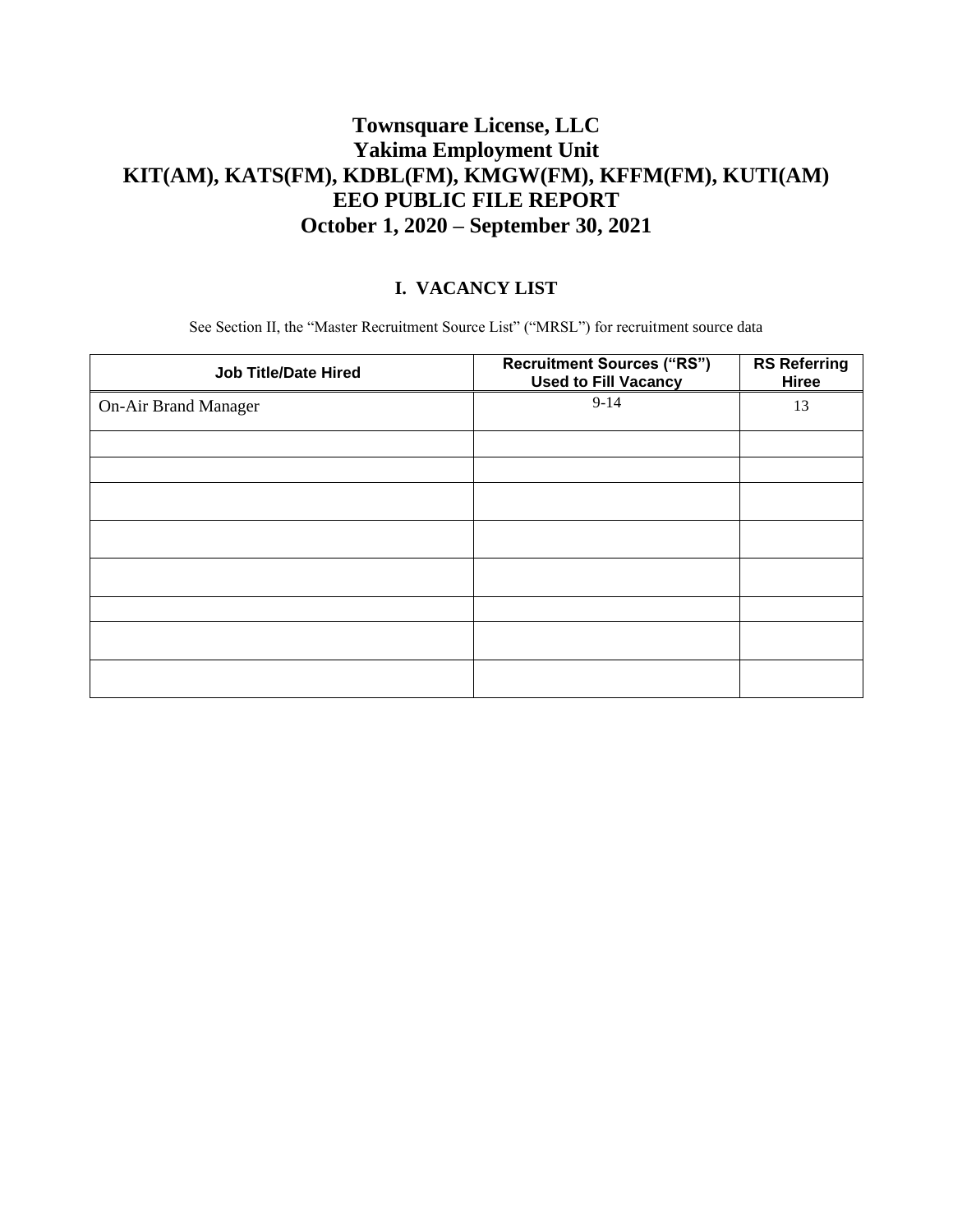### **Townsquare License, LLC Yakima Employment Unit KIT(AM), KATS(FM), KDBL(FM), KMGW(FM), KFFM(FM), KUTI(AM) EEO PUBLIC FILE REPORT October 1, 2020 – September 30, 2021**

# **II. MASTER RECRUITMENT SOURCE LIST ("MRSL")**

| <b>RS</b><br><b>Number</b> | <b>RS</b> Information                                                                                                   | <b>Source Entitled</b><br>to Vacancy<br><b>Notification?</b><br>(Yes/No) | No. of Interviewees Referred by RS<br>over<br>reporting period |
|----------------------------|-------------------------------------------------------------------------------------------------------------------------|--------------------------------------------------------------------------|----------------------------------------------------------------|
| $\mathbf{1}$               | Townsquare Media - Yakima<br>Radio and Websites<br>$KATS - KIT - KFFM - KDBL -$<br>KITFM - KUTI                         | $\mathbf N$                                                              | $\mathbf{0}$                                                   |
| $\overline{2}$             | Yakima Valley Community College<br>P.O. Box 22520<br>Yakima, WA 98902<br>$(509)574-4600$                                | $\mathbf N$                                                              | $\mathbf{0}$                                                   |
| $\overline{3}$             | Heritage University<br>1240 Fort Road<br>Toppenish, WA 98948<br>$(509)865 - 8500$                                       | $\mathbf N$                                                              | $\mathbf{0}$                                                   |
| $\overline{4}$             | Work Source Yakima<br>306 Division<br>Yakima, WA 98902<br>509-974-0163 Fax: 509-573-4554                                | $\mathbf N$                                                              | $\mathbf{0}$                                                   |
| 5                          | Central Washington University<br>400 E. University Way<br>Ellensburg, WA 98926<br>$(509)963 - 1111$<br>humanres@cwu.edu | $\mathbf N$                                                              | $\overline{0}$                                                 |
| 6                          | Client referral                                                                                                         | $\mathbf N$                                                              | $\mathbf{0}$                                                   |
| $\overline{7}$             | Employee referral                                                                                                       | $\mathbf N$                                                              | $\mathbf{0}$                                                   |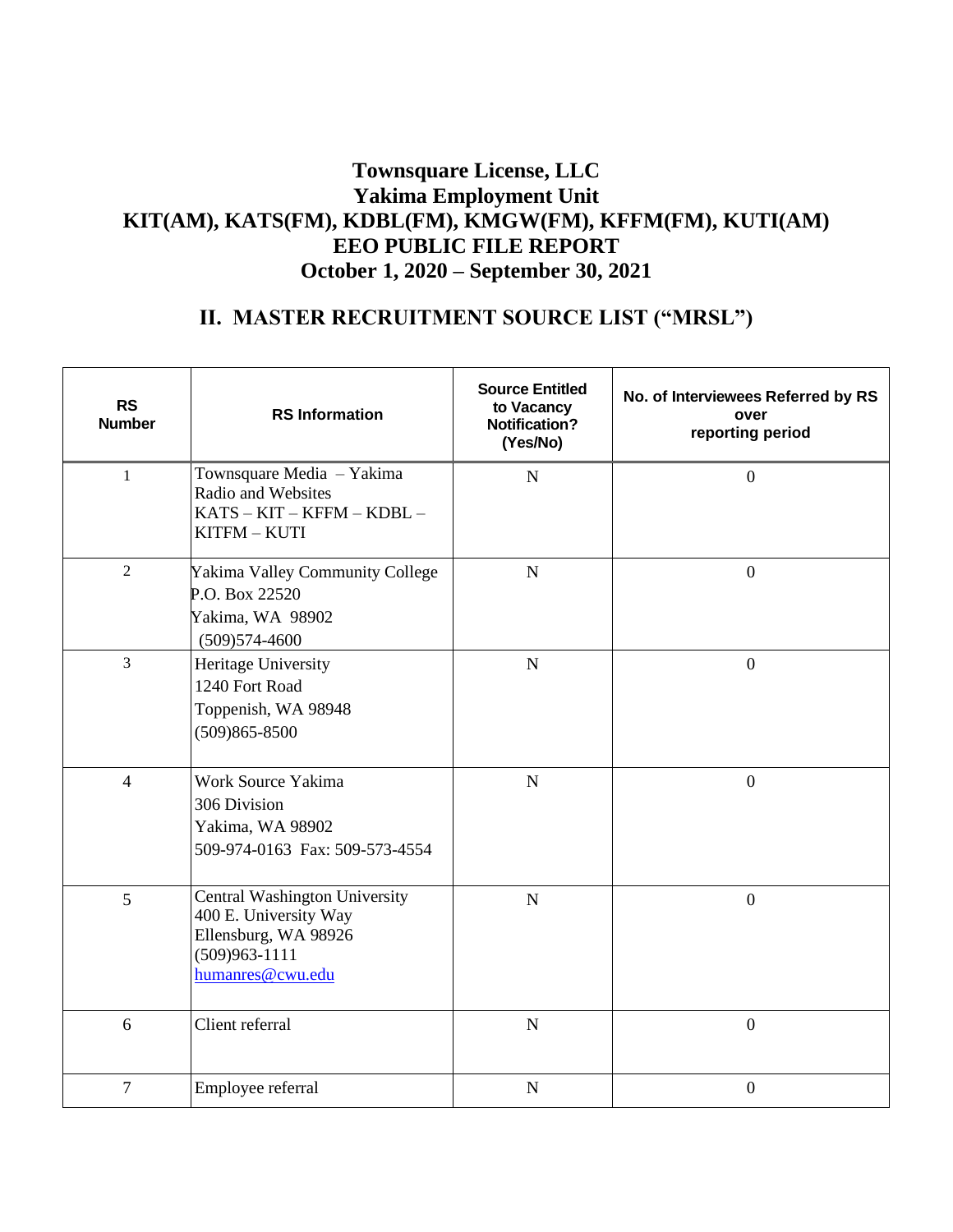| <b>RS</b><br><b>Number</b>                                                              | <b>RS</b> Information                                                                                        | <b>Source Entitled</b><br>to Vacancy<br><b>Notification?</b><br>(Yes/No) | No. of Interviewees Referred by RS<br>over<br>reporting period |
|-----------------------------------------------------------------------------------------|--------------------------------------------------------------------------------------------------------------|--------------------------------------------------------------------------|----------------------------------------------------------------|
| 8                                                                                       | Walk in                                                                                                      | $\mathbf N$                                                              | $\boldsymbol{0}$                                               |
| 9                                                                                       | All Access Music Group<br>All Access.com<br>310-457-6616                                                     | $\mathbf N$                                                              | $\overline{0}$                                                 |
| 10                                                                                      | Indeed (through Greenhouse)<br>Rachael Hudson, TSM Recruiting<br>Manager - 980-208-1650                      | $\mathbf N$                                                              | $\overline{7}$                                                 |
| 11                                                                                      | LinkedIn (through Greenhouse)<br>Rachael Hudson, TSM Recruiting<br>Manager - 980-208-1650                    | $\mathbf N$                                                              | $\overline{0}$                                                 |
| 12                                                                                      | <b>Glassdoor</b> (through Greenhouse<br>Rachael Hudson, TSM Recruiting<br>Manager - 980-208-1650             | N                                                                        | $\overline{0}$                                                 |
| 13                                                                                      | Townsquare Media Careers (through<br>Greenhouse)<br>Rachael Hudson, TSM Recruiting<br>Manager - 980-208-1650 | $\mathbf N$                                                              | $\overline{7}$                                                 |
| 14                                                                                      | Greenhouse recruiting (thru<br>Greenhouse)<br>Rachael Hudson, TSM Recruiting<br>Manager - 980-208-1650       | N                                                                        | $\overline{0}$                                                 |
| <b>TOTAL</b><br><b>INTERVIEWEES</b><br><b>OVER</b><br><b>REPORTING</b><br><b>PERIOD</b> |                                                                                                              |                                                                          | 14                                                             |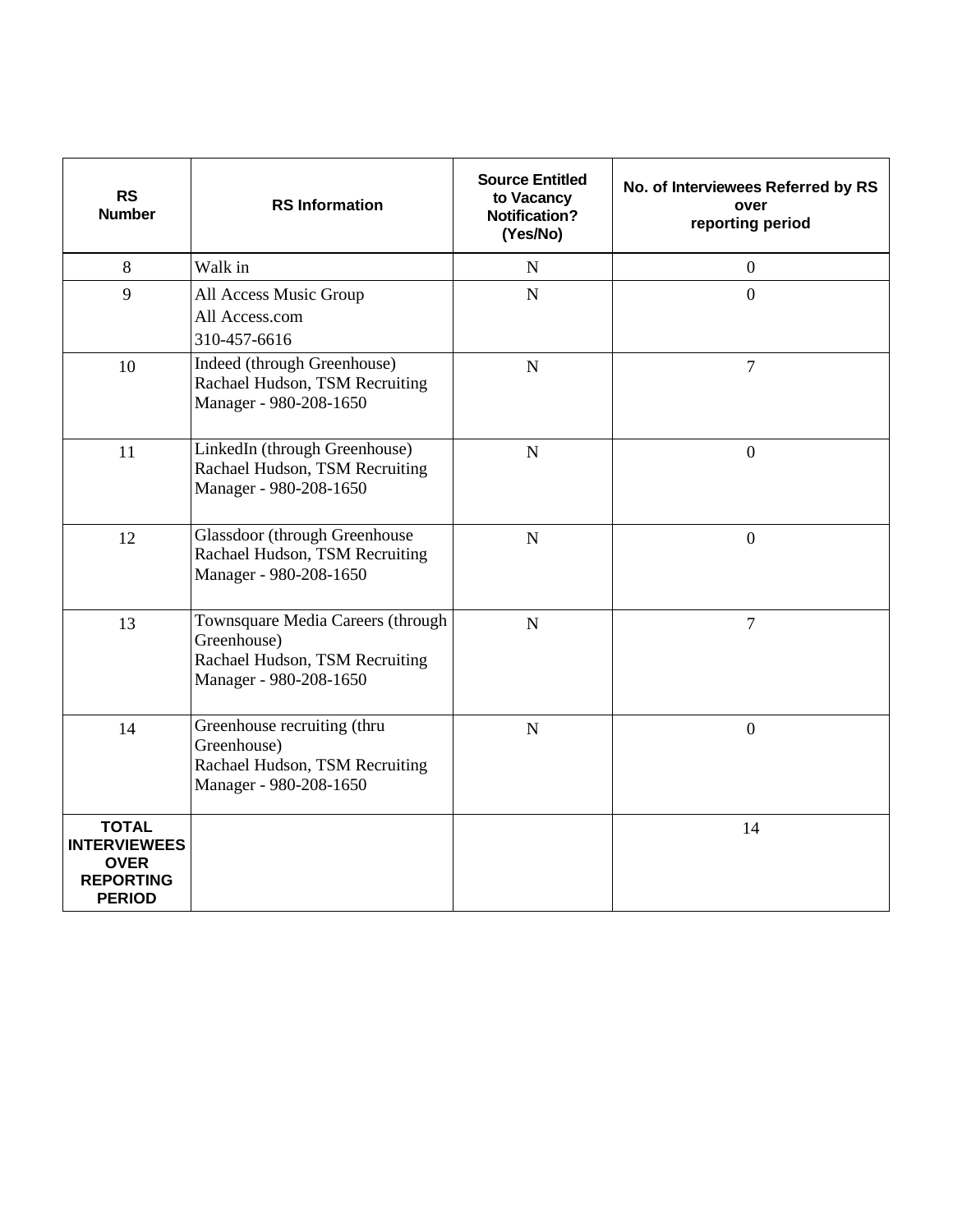# **Townsquare License, LLC Yakima Employment Unit KIT(AM), KATS(FM), KDBL(FM), KMGW(FM), KFFM(FM), KUTI(AM) EEO PUBLIC FILE REPORT October 1, 2020 – September 30, 2021**

#### **III. RECRUITMENT INITIATIVES**

|                | <b>TYPE OF RECRUITMENT INITIATIVE</b><br>(MENU SELECTION)                                                                         | <b>BRIEF DESCRIPTION OF ACTIVITY</b>                                                                                                                                                                                                                                                                                                                                                                                              |
|----------------|-----------------------------------------------------------------------------------------------------------------------------------|-----------------------------------------------------------------------------------------------------------------------------------------------------------------------------------------------------------------------------------------------------------------------------------------------------------------------------------------------------------------------------------------------------------------------------------|
| $\mathbf{1}$   | Training to management-level personnel as to<br>methods of ensuring equal employment opportunity<br>and preventing discrimination | The Market President and Local Account Manager<br>participated in this webinar for training on FCC<br>EEO obligations on January 13, 2021.                                                                                                                                                                                                                                                                                        |
| $\overline{c}$ | Hosting of Virtual Job Fair                                                                                                       | Hosted Virtual Job Fair from May 24, 2021 through<br>June 13, 2021 for the community featuring various<br>businesses within numerous categories. Virtual Job<br>Fair was promoted across all stations utilizing on-<br>air, online and digital promotional tactics to drive<br>applicants to apply online.                                                                                                                        |
| 3              | Training designed to enable station personnel to<br>acquire skills that could qualify them for higher level<br>positions          | Account Executives' participate in Townsquare<br>University onboarding for all aspects of sales:<br>broadcast and digital. Continued development of<br>product training plus Director of Sales provides<br>continued training on the general skills of sales<br>presentations and closings.                                                                                                                                       |
| $\overline{4}$ | Training designed to enable station personnel to<br>acquire skills that could qualify them for higher level<br>positions          | General Manager development of Operations<br>Manager and Director of Sales to increase their<br>knowledge and understanding of management for<br>future advancement into upper management. The<br>training program is designed to enable station<br>personnel to acquire skills that could qualify them<br>for higher level positions.                                                                                            |
| 5              | Training designed to enable station personnel to<br>acquire skills that could qualify them for higher level<br>positions          | Ongoing monthly training by Digital Manager and<br>Operations Manager of on air personalities on<br>strategies for posts about events, holidays, using<br>content and video to generate views and engage<br>audience. Best practices for writing, photos videos<br>and social media. Training by Director Sales of<br>sellers on all aspects of digital sales. The training<br>program is designed to enable station personnel to |